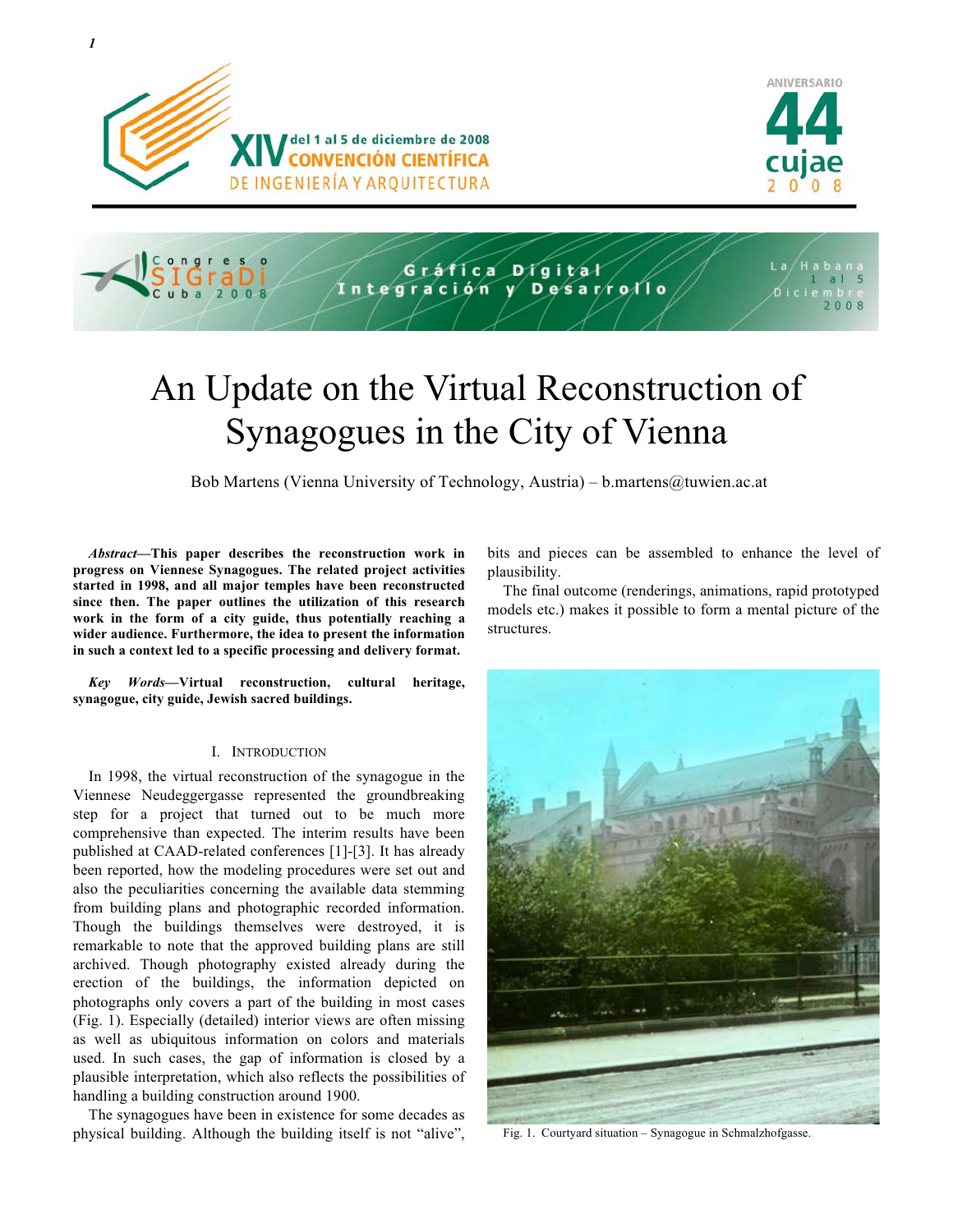The same or similar working procedures are also used to explore unbuilt architecture [4] or buildings which are not open to the public any more [5].

The City of Vienna granted financial support to individual reconstruction efforts. In addition, reconstruction work was handled in the context of diploma theses, with a changing focus on topics of interest. Nevertheless, the way of reconstructing the building followed the already developed pattern of systematics: in order to achieve a sustainable collection of data, a unified procedure for the 3D modeling was set up. Adherence to these systematics intends to make the model itself "traceable" for future use and eventual enriching extension. Building parts are basically grouped into construction layers, i.e. interior wall elements, roof elements etc. The self-explanatory names given to the layers are predominantly designed to help future users, who are likely to be different from the current users.

It is a widely known phenomenon that CAAD-software updates occur roughly ever 15-18 months and may require model upgrades. In the current project, unifying model data upgrades to the current ArchiCAD-version 11 were performed (version 12 has already been released in the meantime!). Especially knowledge of the handling of the library elements is needed here, as these display a crucial position within the virtual building model.

The 3D-models display a high level of detail, thus making it possible to create interesting physical models (completely or in parts) by means of *rapid prototyping*. As these fabrications can be delivered in multiple ways, they can be distributed to, e.g., museums and other interested institutions. The modeling activities are not to be regarded as an aim in itself, but as a first step towards the creation of (physical) "output" [6]. Section cuts, for instance, make it possible to visualize the connection between the exterior and the interior in a nondestructive way.

70 years after the pogrom nights, a paperback city guide is planned to be published in 2009 to encourage readers to visit the 19 reconstructed sites. Three-dimensional documentation will rebuild the architectural spectrum of the no-longerexisting built heritage in the City of Vienna. It will be painful, however, to acknowledge the cultural values that have been lost.

Section 2 of this paper presents the concept of a city guide and provides an insight into the working procedures. However, the starting point is the availability of a detailed 3Dmodel, which defines the basis for the creation of the representations (section 3). The focus lies on catering to a wide audience and facilitating "easy interpretation" of the rendering. Especially the local settings in the urban context receive a high amount of attention. As this is work in progress, section 4 also delivers an outlook on forthcoming stages of development.

## II. THE CONCEPT OF A CITY GUIDE

The idea of a city guide relates to a touristic activity, i.e. the reader would (virtually) visit a certain location and be served with a certain amount of information. The intention is not to cater solely to "handpicked architecture aficionados", but to attract a wider audience. There are only very few inhabitants left who might have experienced the local situation with the synagogues still in place. They only thing current inhabitants get to see is a "memorial plaque" – if any – on the facade of the successional building. In other words: visit the location with the city guide in your hands and trace back a piece of building history. What did it look like – form your own visuals – and how would it look like, if the building were still present in the current state of building within the given context. It has to be noted that even if a full physical reconstruction of the synagogue itself could be realized on exactly the same location, its usership would be absent for well-known reasons.



Fig. 2a. Aerial view of Neudeggergasse (screenshot from: maps.live.de).

Those who can't make it to Vienna, could resort to services like *Google Earth* and *Maps.live* (Fig. 2a-b). On their pages Vienna is already recorded in detail, thus delivering a more than suitable impression of the respective locations. Currently the remaining distance to the viewpoint is approx. 20 m with correspondingly detailed views.



Fig. 2b. Bird's eye view of Neudeggergasse – zooming and clockwise position changes are possible (screenshot from: maps.live.de).

The city guide will be the first to present virtual reconstructions of the no-longer-existing synagogues in Vienna to make them "graspable" to the readers. Arranged by district, the guide encourages visitors to take a roundtrip into the past in order to perceive the architectural creations of the past in a present-day context. For better comprehension, basic technical facts of the computer-assisted reconstruction process will be explained and the art-historical aspects of synagogue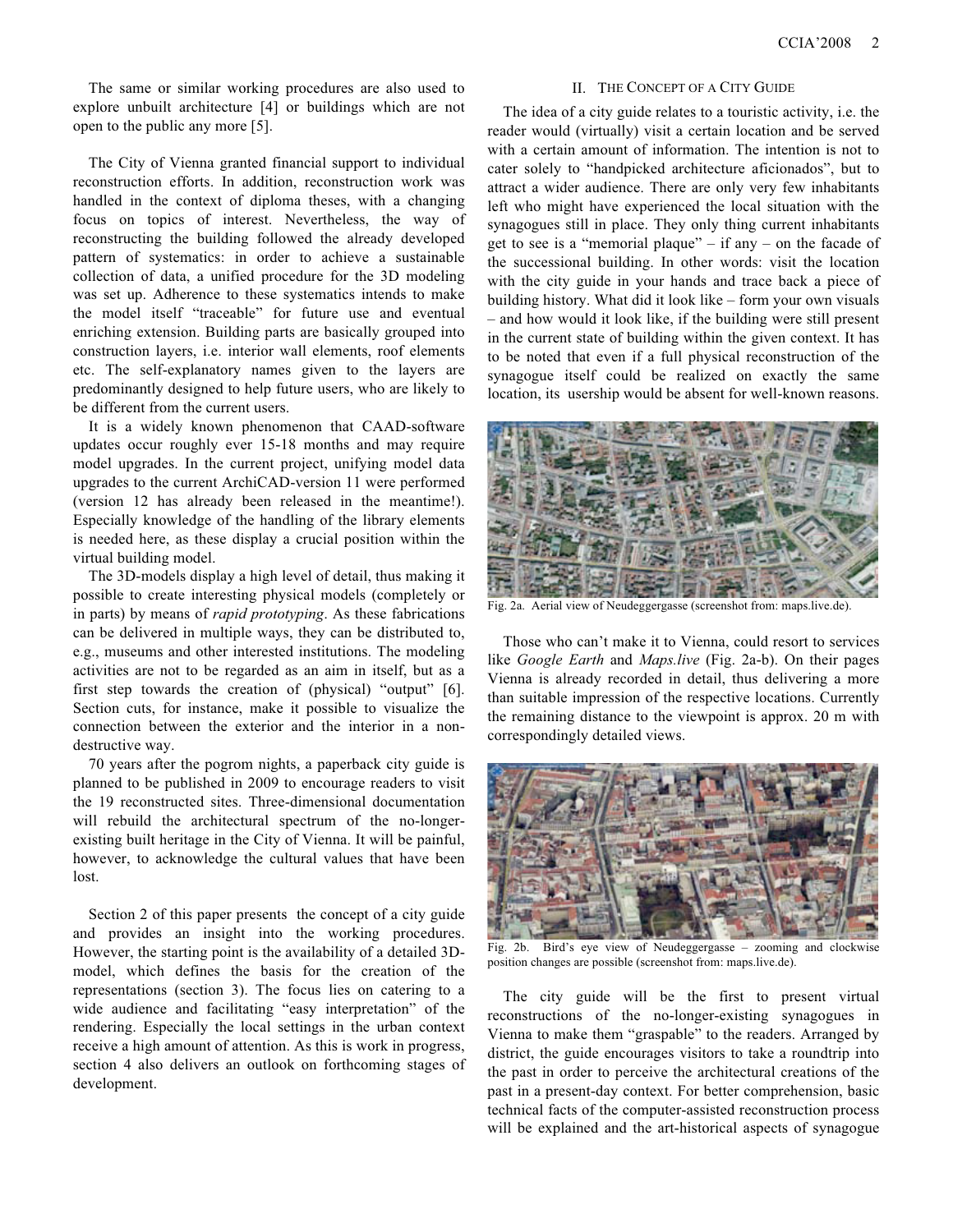buildings addressed. This includes also background information on the building data and the architects in charge and comparable synagogues. Furthermore, a condensed overview on the individual context and changes in ownership of the building plot will be described.

In some cases, a study of the reconstructed synagogues will surprise and amaze, because it brings to mind how many such buildings existed in Vienna. In this process of "re-discovery" it will be interesting to learn how sacred buildings looked at the time and in what parts of the urban fabric they were set. Particularly visualizations of interiors will provide readers with a fascinating impression of those lost buildings and give them an impression of Jewish building culture in Vienna.

It has to be noted, that the Jewish population share was particularly high in the 2nd District (which is still the case nowadays), and therefore five locations can be found in the immediate neighborhood only a couple of minutes' walk from each other.

The locations themselves are as such not extremely prominent in the sense of attractive lines of sight and/or visual appeal, etc. It can be observed that the architects in charge were struggling with the situation. Synagogues had to be positioned in the east-direction, for instance, but not every piece of ground would allow that, and sometimes ground floor plans had to be turned (mirrored), making direct access difficult. This can be observed very clearly in the case of Müllnergasse (entrance via a side street). In the case of Schmalzhofgasse the temple was located in a narrow courtyard (Fig. 7), hardly visible from the street side. Still, the original architectural representation raised the impression, that the Schmalzhof-temple was unsurrounded by buildings (Fig. 9).

Indeed the surrounding "cramped road conditions" led to a certain repertoire of solutions to overcome these short– comings. Possibilities for an unobtrusive enhancement of character were explored to the full. Tower-elements may be used in a low-profile way to set the synagogue off from neighboring. The architects didn't have unlimited freedom to do what they wanted.

#### III. REACHING THE AUDIENCE AND CONTEXT

Since the guide is to appeal to the audience at large, the visualizations need to be geared to this fact. Hence, many of the existing visualizations need to be re-rendered in order to facilitate understanding. For instance, a combination of historical ground plans and "spatialized" representations thereof (e.g. section cuts taken at a height of 1m with shadow effect – see Fig. 3-5) will be used.

Furthermore, the building's location in the urban fabric is usually significant, since the sacred building was embedded into a rather closed street front in order not to "stick out". Examples of these visual representations in Vienna are in line with this principle and are presented here in order to show the range of solutions (Fig. 6-7 and 11-12).



Fig. 3. "Spatialized" ground plan (Synagogue in the Storchengasse).



Fig. 4. Ground plan of the Synagogue in Humboldtgasse.



Fig. 5. Synagogue in Dollinergasse with courtyard.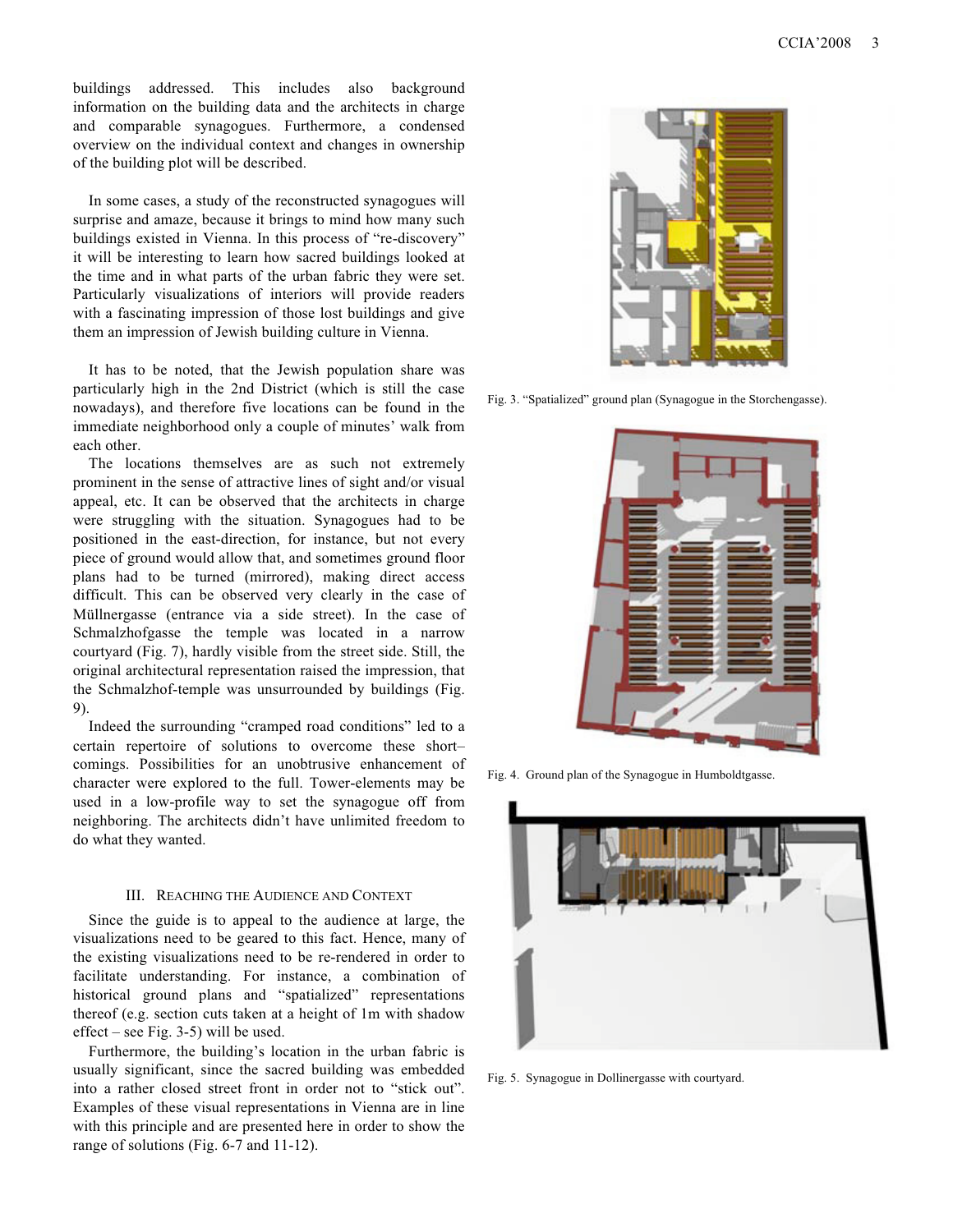

Fig. 6a. Synagogue in Dollinergasse – Ortho view.



Fig. 7a. Synagogue in Schmalzhofgasse – Ortho view.



Fig. 6b. Synagogue in Dollinergasse – Bird's eye view.

To be understandable for laypersons, the representations need to be provided within a larger urban context. The cutout makes it possible to embed the synagogue and does not produce a mock-isolated view of a freestanding building. Exceptions from the standard procedure of the closed street front do exist in Vienna, as for example in Dollinergasse (Fig. 6). The amount of attention it draws is still not enormous. On the other end of the scale is the synagogue in "Seitenstettengasse". It is completely hidden and the only one whose structure has been preserved, though parts of it were destroyed.



Fig. 8. Synagogue in Seitenstettengasse – nothing indicates its presence on the street side (screenshot from: maps.live.de).



Fig. 7b. Synagogue in Schmalzhofgasse – Bird's eye view.

There is no architectural indication of it in this narrow street in the 1st District, although the building is still in use in its original function as a synagogue (Fig. 8). In Pazmanitengasse, for instance, the synagogue's presence was adequate but not overwhelming as shown in the montage (Fig. 10). A direct comparison may prove useful.



Fig. 9. Schmalzhofgasse: Denial of the narrow courtyard situation.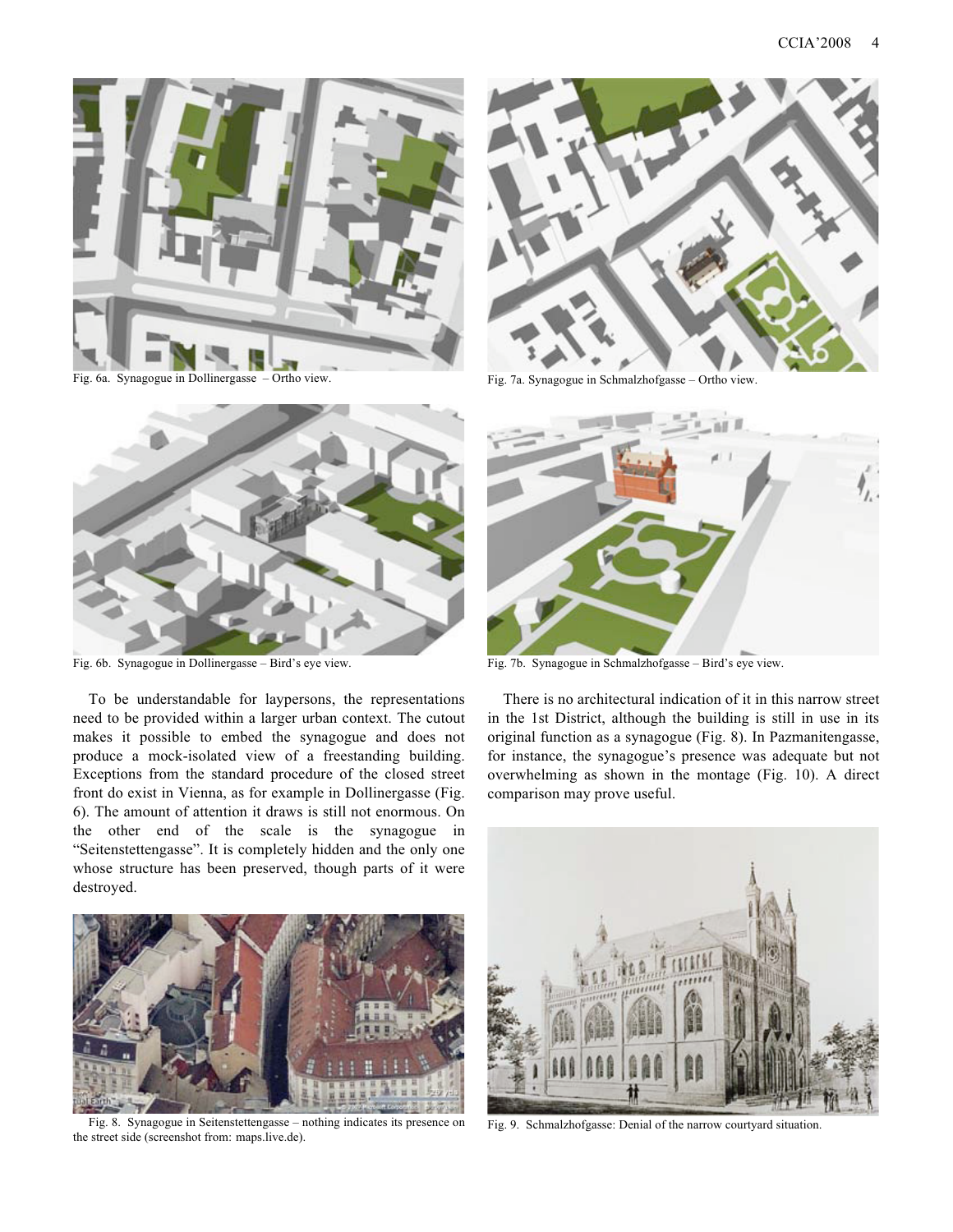

Fig. 10a. Former synagogue location in Pazmanitengasse (2003).



Fig. 11a. Synagogue in Leopoldsgasse – Ortho view.



Fig. 11b. Synagogue in Leopoldsgasse – Bird's eye view.



Fig. 10b. Pazmanitengasse with synagogue (photo-montage).





Fig. 12b. Synagogue in Pazmanitengasse – Bird's eye view.